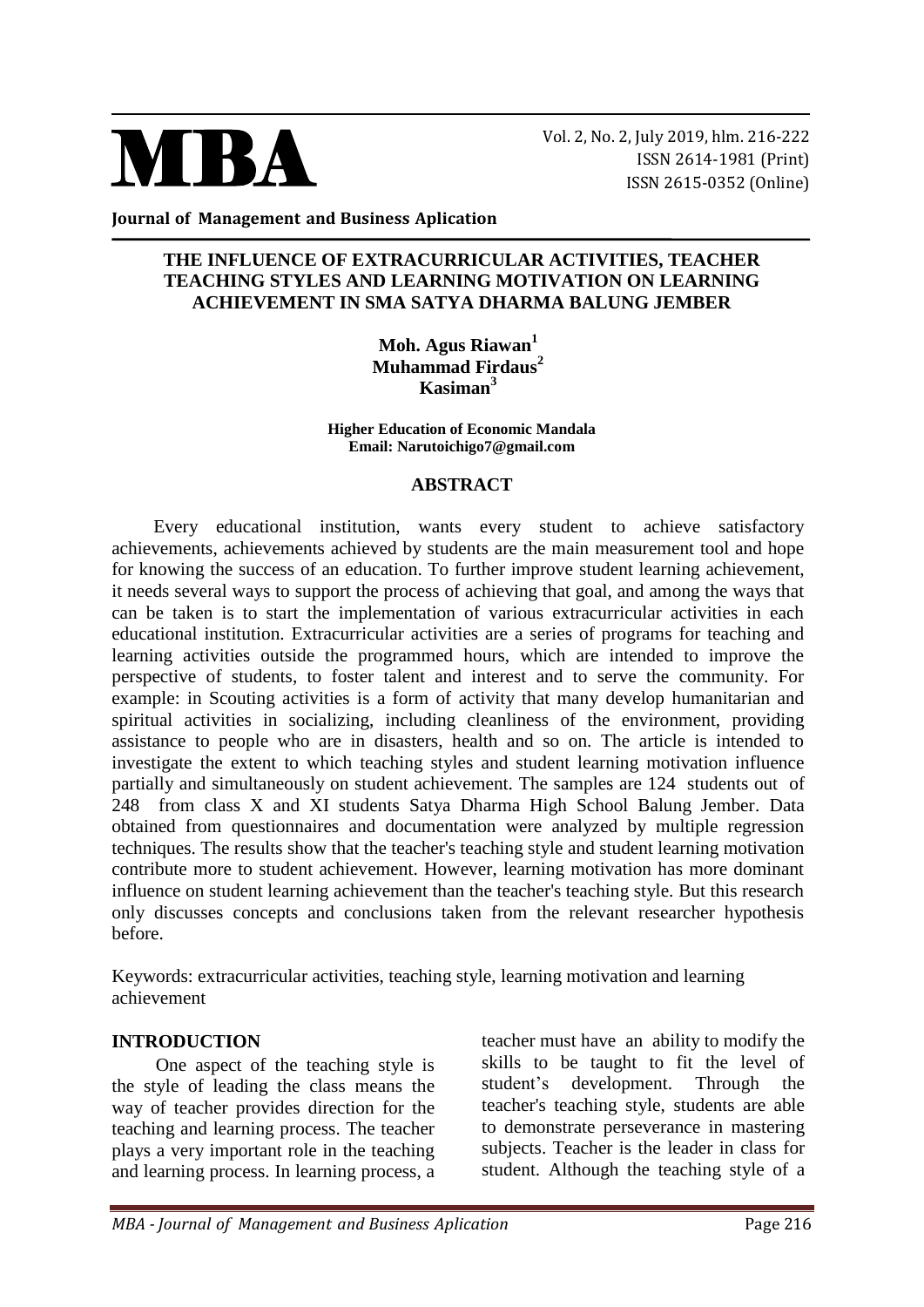teacher differs from one another during the learning process but they have the same purpose, that are to convey knowledge, to shape student attitudes, and to create skilled students in work. Aryanto (2010: 159-160) suggest that teachers those who often provide the exercises to understand material will produce better students compared to teachers who only explain and do not follow up continuously. This is because teaching and learning activities not only lie in the teacher but also students. Teaching and learning activities are dominated by teachers. Students just sit, be silent, listen, and accept whatever is given by the teacher, do not ask questions and do not raise problems. All the subject matter given by the teacher is swallowed thoroughly, without being processed in his soul, and without doubt the truth. This type of teaching style is less effective because students do not actively decide what must be accepted and students only believe in truth to teacher's words. Teacher is always right.

With the application of the curriculum and accompanied by a pleasant teacher teaching style can foster enthusiasm or motivation of students to learn a subject. Motivation for learning that arises in students is caused by aspirations or encouragement to get the expected results. Students who have highly motivated in learning make it possible to obtain high learning achievement, meaning that the higher the motivation, the intensity of the efforts to achieve the appropriate learning achievement.

Satya Dharma High School Balung Jember is a private higher education institution that is a favorite among private high schools, facilities and infrastructure, as a whole. this school is able to carry out the learning process. The success of learning achieved at Satya Dharma High School Balung Jember. High School is certainly inseparable from the competence or professionalism of the teacher in creating a pleasant teaching style in classroom, so that what he has tought can

be fully accepted by students. However, according to information obtained from students of class X and class XI of Satya Dharma High School Balung Jember, it shows that not all teachers are able to apply the teaching style well according to the circumstances of the students. So it's not all material

The lessons delivered by the teacher can be accepted by students. Then it can reduce students' learning motivation. Therefore, this study intends to: 1) know and analyze simultaneously the influence of teacher teaching styles and student learning motivation on the learning achievements of students of class X and XI at Satya Dharma High School Balung Jember. 2) to know and analyze partially the influence of teacher teaching style and learning motivation on student learning achievement in class X and XI at Satya Dharma High School Balung Jember. The results of the hypothesis indicate that the teacher's teaching style and learning motivation simultaneously and partially have a significant influence on student learning achievement of students of class X and XI at Satya Dharma High School Balung, Jember. There are several theories about teacher teaching styles and student learning motivation, among others: Suparman (2010: 63) suggests that teaching styles are the methods used by teachers when teaching. Teaching According to Winkel (1996: 203) one aspect of teaching style is the style of leading the class means the way the teacher provides direction for the teaching and learning process. The division of leading style according to Kurt Lewin in Winkel (1996: 204), namely: A) authoritarian style, b) laissez-faire style, c) democratic style.

The understanding of learning according to Daryanto (2010: 2) is a business process carried out by someone to obtain new behavioral changes as a whole, as a result of his own experience in interacting with the environment.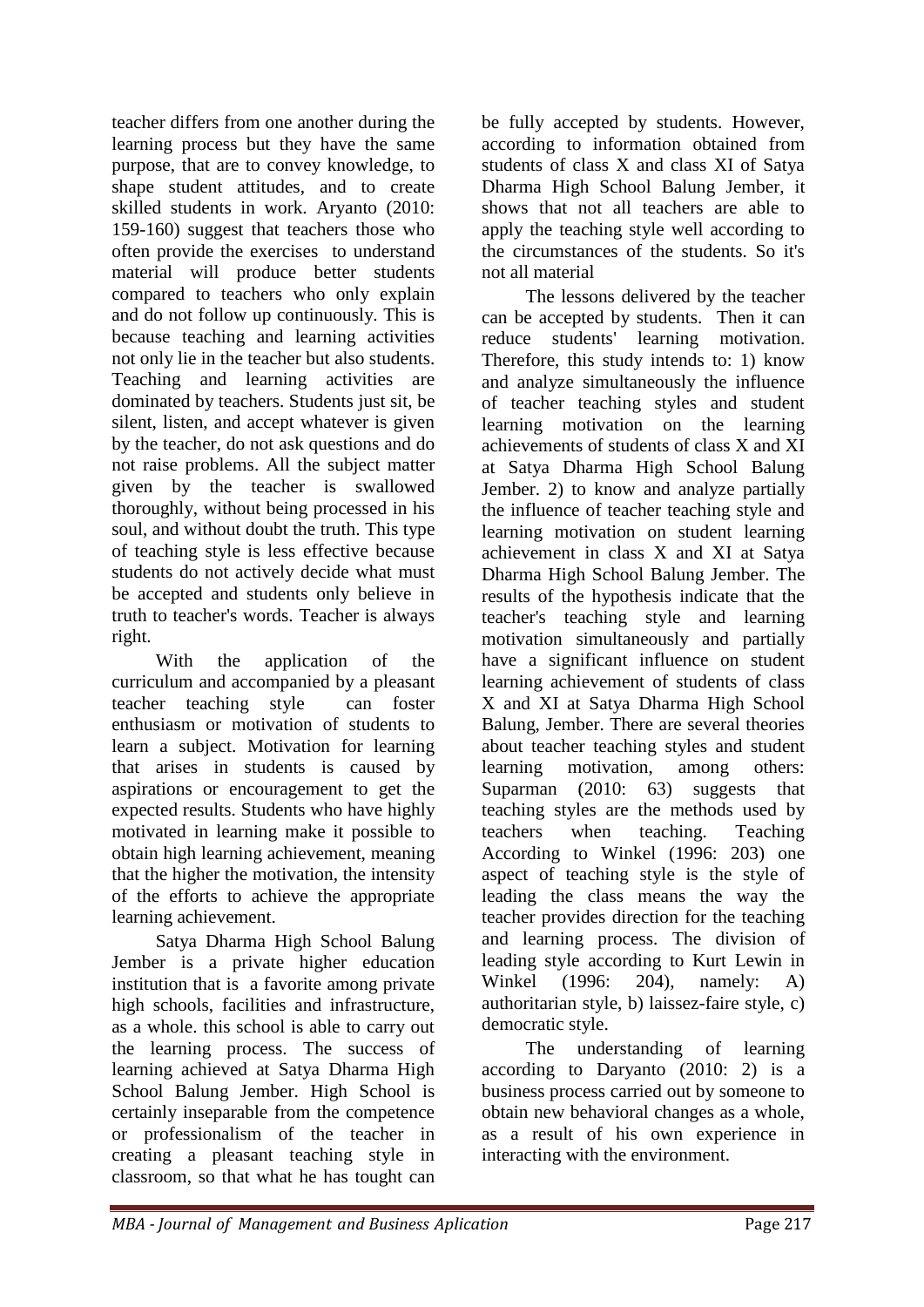From the definition above, it can be concluded that learning is a process of change in a person as a result of interaction with the environment in meeting life's needs. Learning motivation according to Clayton Alderfer in Nashar (2004: 42) Learning motivation is the tendency of students in learning activities that are driven by the desire to achieve the achievement as many as possible. Then according to Nashar (2004: 42) learning motivation is an internal and external encouragement that causes a person (individual) to act or do the goals, so that student behavior changes are expected to occur.

From the opinion of experts above it can be concluded that the motivation of learning is a psychological condition that encourages students to learn with pleasure and study in earnest, which in turn will form a systematic student learning, full of concentration and can select the activities. The type of learning motivation are intrinsic and extrinsic motivation. Motivation function in learning according to Sardiman (2003: 85), there are three functions, namely: 1) encourage people to do, motivation in this case is the driving force of every activity to be done. 2) determine the direction of action, motivation can provide direction and activities to be done in accordance with the formulation of its purpose. 3) selecting actions, determining what actions should be done harmonious in order to achieve the goal, by setting aside actions that are not beneficial to the goal, 4) the drivers of business and achievement, good motivation of in learning will show good achievement . In other words, the diligent effort is mainly based on the motivation, then someone who learn will be able to reach a good achievement.

The mastery person of certain knowledge or skills in a subject, which is generally obtained from the value of the test or the number given by the teacher and referred to as learning achievement. If the score given by teachers is low, then someone's performance is considered low. If the score given by the teacher is high, then student achievement is considered high and is considered a student who is successful in learning. Based on the above description, the factors that can affect learning achievement are: 1) factors that originate from the learner, means that these factors originate within the student itself, which consists of: motivation, attention to the subjects occur, the level of acceptance and material reminders, the ability to apply what is learned, , reproducibility and ability

The teacher, this factor comes from outside the learner, includes: the ability to build relationships with the learner, the ability to move the interest of the lesson, the ability to explain, the ability to mention the subject matter taught, the ability to direct attention to the lesson Ongoing, ability to respond the reactions.

## **RESEARCH METODS**

In this study, researchers use the type of quantitative research, means that research emphasizes the theory testing through measurement of research variables with numbers and perform analysis with statistical procedures. Sugiono in Amin (2016) As for the research design can be described as follows:

**Figure 1 Thinking Process Framework**

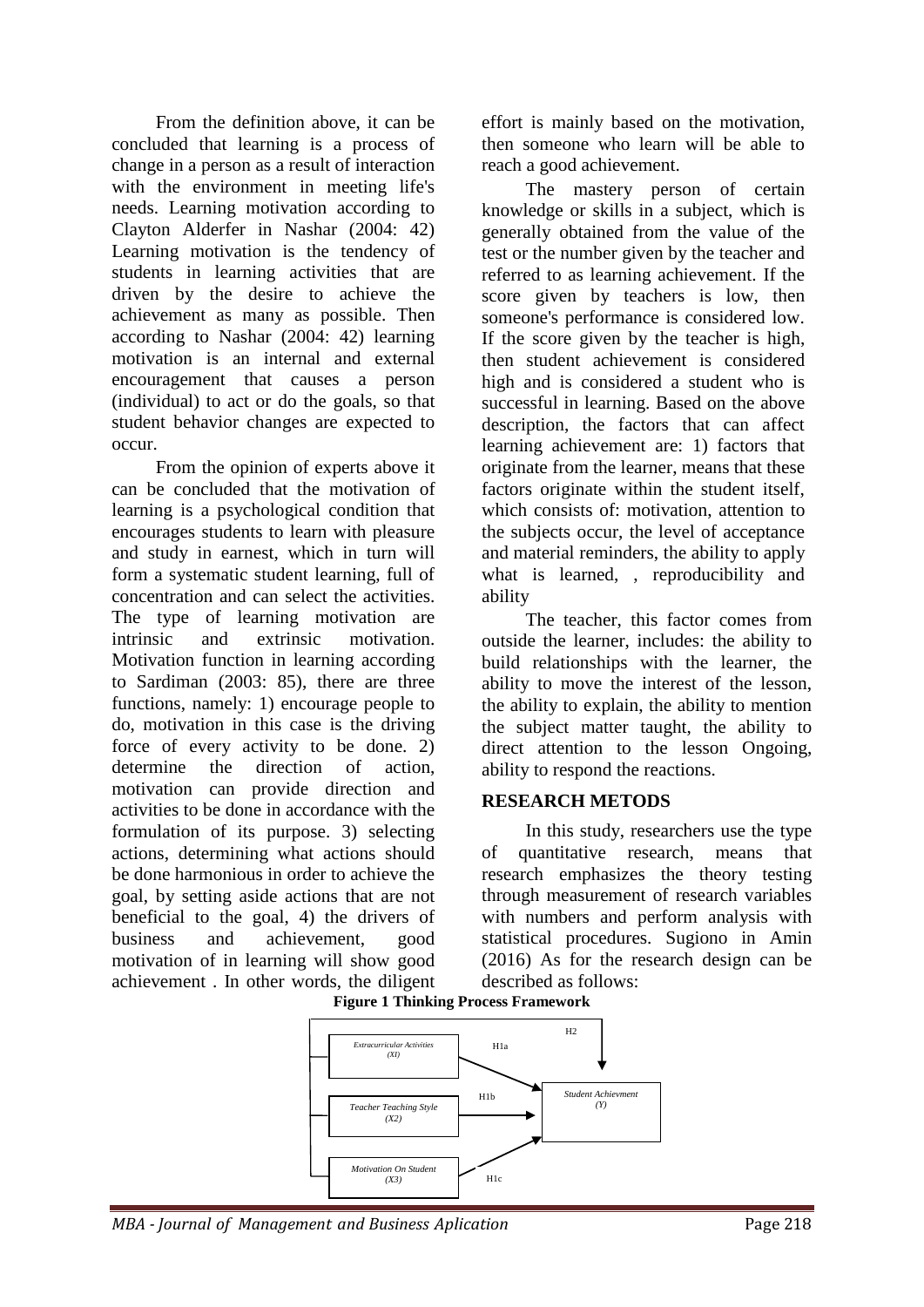1. Extracurricular activities

In the book Self-Development Guide Regulation of the Minister of National Education No. 22 of 2006 also describes the principles of extracurricular activities as follows:

- a. Individual, is an extracurricular activities that suitable with the potential, talents, interests of each learner.
- b. Choice, is an extracurricular activities in accordance with the wishes and followed by volunteer learners.
- c. Active involvement, is extracurricular activities that requires full participation of learners.
- d. Fun, is extracurricular activities in the preferred and exciting atmosphere of the students.
- e. Work ethic, is extracurricular activities that build the spirit of learners to work well and succeed.
- f. Social benefits, is extracurricular activities carried out for the benefit of the community.
- 2. Teacher Teaching Style (X1) According Sunaryo (1989: 35) in Wahyudi (2010). Teachers' teaching styles basically include variations in voice, variations in limb movements and variations in teacher position movements in the classroom. By using this variation students will see as something energetic, passionate and all of them have relevance to student achievement.
- 3. Motivation (X2)

Motivation is a factor that affects the spirit and enthusiasm of employees to play an active role in the work process. The most famous motivational theory is the hierarchy of needs that Abraham Maslow expressed. The hypothesis says that in all human beings there are five levels of need (Maslow, in Robbins, 2006), which is an indicator of:

- a. Fisiologis, includes hunger, thirst, protection (food clothing), and other physical needs.
- b. Security, including safety and protectionagainst physical and emotional losses.
- c. Social, includes affection, belonging, acceptance, and friendship.
- d. Award, includes self-respect factors such as self-esteem, autonomy, and achievement, as well as external respect factors such as status, recognition, and attention.
- e. Self-actualization is the drive to become someone / something according to his ambition that includes growth, achievement of potential, and self-fulfillment.
- 4. Student achievement

Achievement learn by Hamalik (1994: 45) is a learning achievement in the form of a change in attitude and behavior after receiving a lesson or after learning something.

According Syah (1999: 144) is globally explain the factors that affect student learning. It is divided into three kinds, namely:

- a. Internal factors (factors from within students), namely the state / condition of the physical and spiritual students.
- b. External factors (factors from outside students), ie environmental conditions around students.
- c. Factor approach to learning, namely the type of student learning efforts that include strategies and methods used by students to conduct learning activities mater - subject matter.

# **Population**

Population that exist in this research is the entire class X and XI in SMA Satya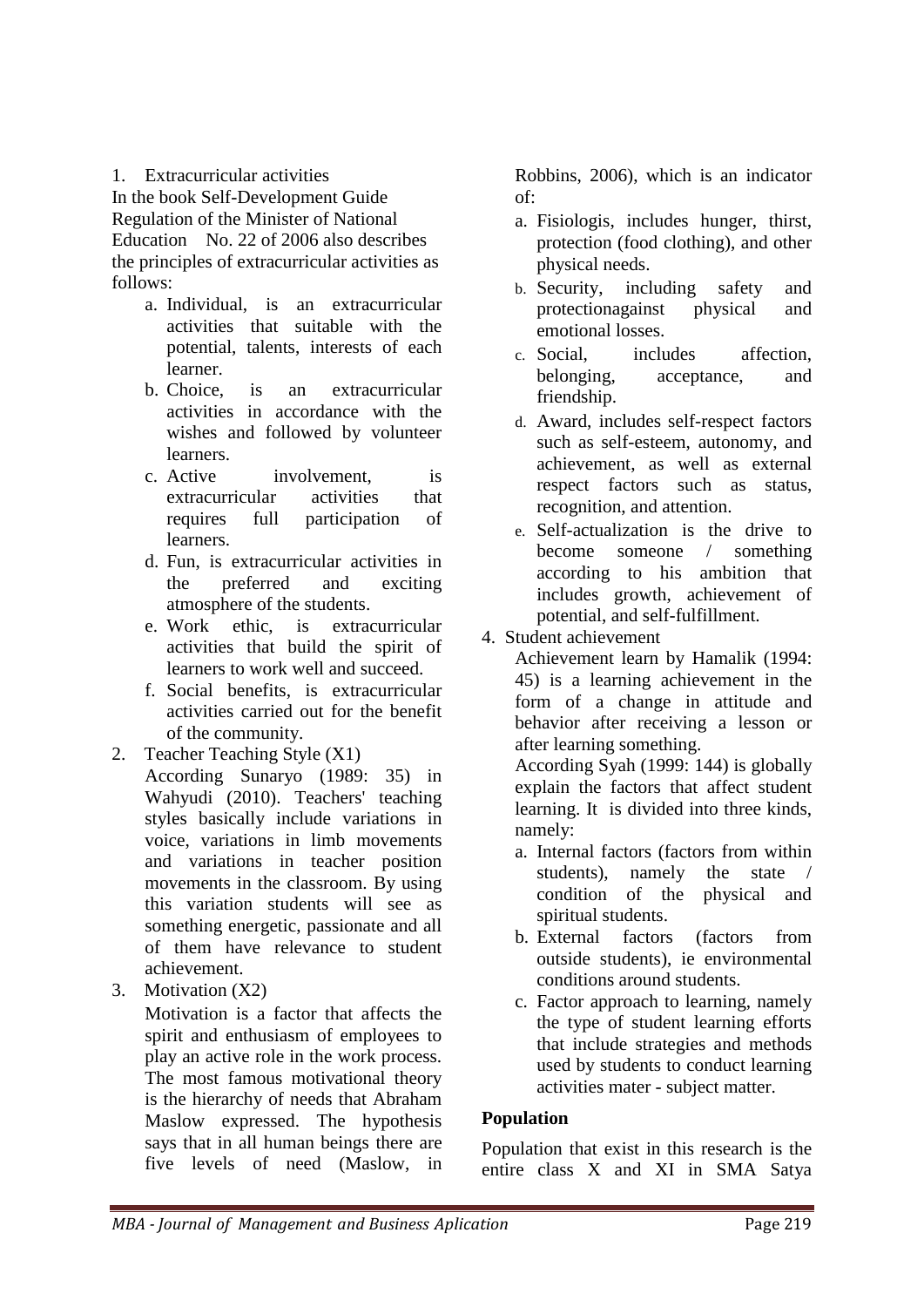Dharma Balung Jember consisting of 5 class X, namely: class X1, class X2, class X3, class X4, class X5, class XI IPA1, XI IPA2, class XI IPS1 and class XI IPS2. With total population are 124 students. While for the sampling technique is done by purposive random sampling, that is taking the sample member from the population is done by taking into account the strata of active activity of absent in the population. So that the number of samples are 24 students.

## **INTERPRETATION**

 Based on relevant research, by Research conducted by Rakhmawati (2012). The study aimed to examine the influence of teacher teaching styles and the environment of teenagers association to the motivation of students' learning economic subjects on students of class XI IPS SMA Negeri 3 Tegal. With data analysis techniques using SPSS program.17. This research used simple linear regression analysis. From the results of this study can be seen that there is a significant influence between the teaching style of teachers to the students' learning motivation economy class XI IPS in SMA Negeri 3 Tegal. The equation with this research is to examine the influence of teacher's teaching style on student achievement. The difference is that there is a variable development of extracurricular activities. This matter reinforced with the results of research Rakhmawati (2012), the study aimed to examine the influence of teacher teaching styles and the environment of teenagers association to the motivation of students learning economic subjects on students class XI IPS SMA Negeri 3 Tegal. With data analysis techniques using SPSS.17 program. This research used simple linear regression analysis. From the results of this study, it can be seen that there is a significant influence between the teaching style of teachers to the students' learning motivation economy class XI IPS in SMA Negeri 3 Tegal. The equation with this research is to examine the influence of

teacher's teaching style on student achievement.

Then research by Khuzaimah (2014) which aimed to determine the effect of teacher teaching style and student learning motivation on student achievement in accounting subjects. Using multiple linear regression analysis tools (t test) and using SPSS for WindowsVersion14.00 indicated that there was a significant influence between teacher teaching style and student learning motivation together on learning achievement. The equation with this research is to examine the influence of teacher teaching style and learning motivation on student achievement. The difference is there is no variable extracurricular activities. Based on previous research, it can be concluded that student achievement has strong link with extracurricular activities, teacher teaching style and motivation. There is a significant positive influence on learning achievement. It also indicates that this learning activity is accepted by the students, teachers need trying to arise their interest in learning. Awakening the passion and interest in learning of the students will facilitate teachers in connecting teaching activities with learning activities. One form of passion is reflected in the motivation to learn. In this case motivation holds a dominant role. Therefore, the discussion of passion and interest in motivation to learn cannot be separated from the style or way of teaching teachers when they deliver subject matter. The more appropriate the teacher's style or way of teaching, the more chances of obtaining student learning outcomes which is in line with the greater expectations. Partial test for teacher teaching style variables showed that teacher teaching style variables have a significant influence on learning achievement variables.

## **REFERENCES**

Abraham H. Maslow. 1984. Motivation and Needs. Jakara: PPM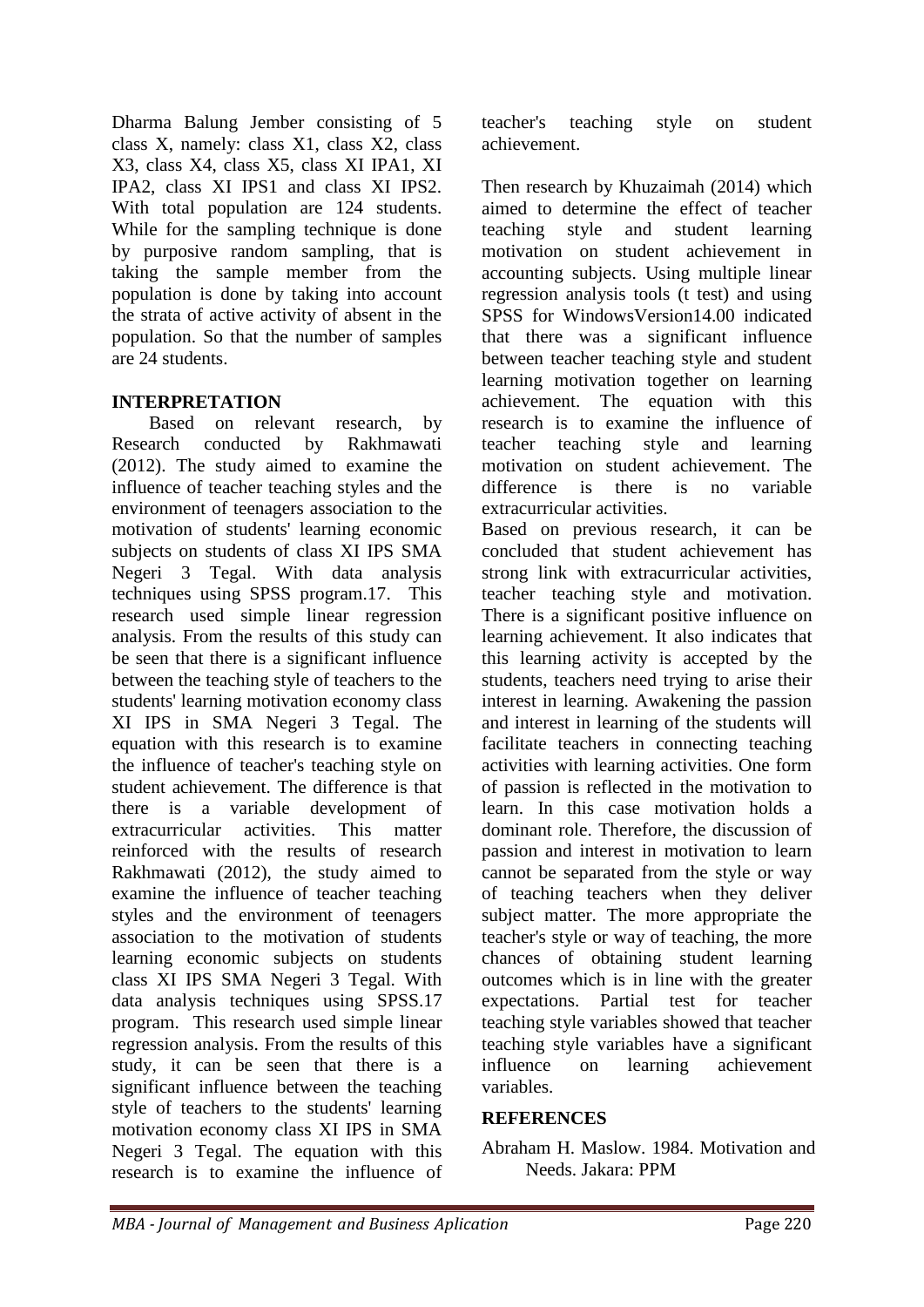- Algifari. 2000. Regression, Theory, Case and Solution Analysis. Yogyakarta: **BPFE**
- Alimuddin S Miru. 2009. Relationship Between Motivation Learning Against Student Achievement Eye Training Electrical Installation Students SMK Negeri 3 Makassar. Thesis: UNM.
- AmbElo Adam and Tolla Ismail. 1987. Fundamentals of Educational Administration. Cet. II; Ujung View: FIP IKIP.
- Amin, Saiful, Dimyati, M., & Firdaus, M. (2016). *Pengaruh Citra Perusahaan Dan Citra Pemakai Terhadap Keputusan Pembelian Jasa Perbankan Syariah Di Jember*. (1), 501–518. Retrieved from http://jurnal.stiemandala.ac.id/index.php/relasi/article/ view/90
- Arikunto, Suharsimi. 1993. Teaching Management Humanely. Jakarta: RinekaCipta.
- Atika Prama Deswita. 2013. Influence of Student Perception About Teachers Teaching Style and Student Learning Interest On Accounting Learning Outcomes In Accounting Expertise Program Student X Class at SMKN 1 Sawahlunto. Thesis: STKIP - PGRI West Sumatra.
- Budiarti. 2014. The influence of school environment and student's learning motivation on student's economic achievement on student's economic achievement of class XI IPS SMA Negeri 2 Sukoharjo
- Department of Education and Culture. 1987. Big Indonesian Dictionary.Jakarta: BalaiPustaka.
- Dimyati and Mudjiono. 2009. Learning and Learning. Jakarta: RinekaCipta.
- Ghozali. 2005. Quantitative And Qualitative Research Methods. Bandung: PT. RefikaAditama
- Ghozali, Imam. 2006. Application of Multivariate Analysis with SPSS program. Semarang: UNDIP Publishing Agency.
- Hamalik, Oemar. 2005. Teaching and Learning Process. Jakarta: Earth Literacy.
- Marno&Idris, M. 2008.Strategies and Teaching Methods. Yogyakarta: Ar. Ruz Media
- Nasrudin, Roni. 2010. The Effect Of Student Participation In Extracurricular Activities Against Student Achievement Motivation SMK N 2 Garut. Thesis: UPI Bandung. http://isjd.pdii.lipi.go.id/admin/jurnal/ 142074954.pdf (October 8, 2016).
- Nurhayati. 2013. The Effect of Extracurricular Activities Against the Achievement of Economics Student Learning Class X MA Darussalam Jombang. Thesis.
- Permendiknas No.22 Year 2006.Guidelines for self-development.MinistryNational Education.
- Prianto, Agus. 2008. Data Analysis WithSpss Program Version 15. Malang: Equivalent Press.
- Priyatno, Duwi. 2009. 5 Hours of Learning Data with SPSS 17. Yogyakrta:Andi Offset.
- Rakhmawati. 2012. Influence Teaching Style Teachers and Youth Affairs Environment Against Student Learning Moivasi Economics Lessons on Students Class XI IPS SMA Negeri3 Tegal. Thesis: UNS.
- Santoso, Singgih. 2000. SPSS Exercise Book Parametric Statistics. 1st Print. Jakarta: PT. Elex Media Computindo
- Sardiman, A.M. 2007. Interaction and Teaching Motivation Motivation. Jakarta: PT. Raja GrafindoPersada.
- SudatiWinarni, 2014. Influence Teacher Attention, Learning Motivation, and Emotional Intelligence on Student Learning Achievement of Senior High School 2 Bantul. Thesis: BIOEDUKATIKA.
- Sudjana, Nana. 2005. The Basics of Teaching and Learning Process. Bandung: SinarBaruAlgensindo.